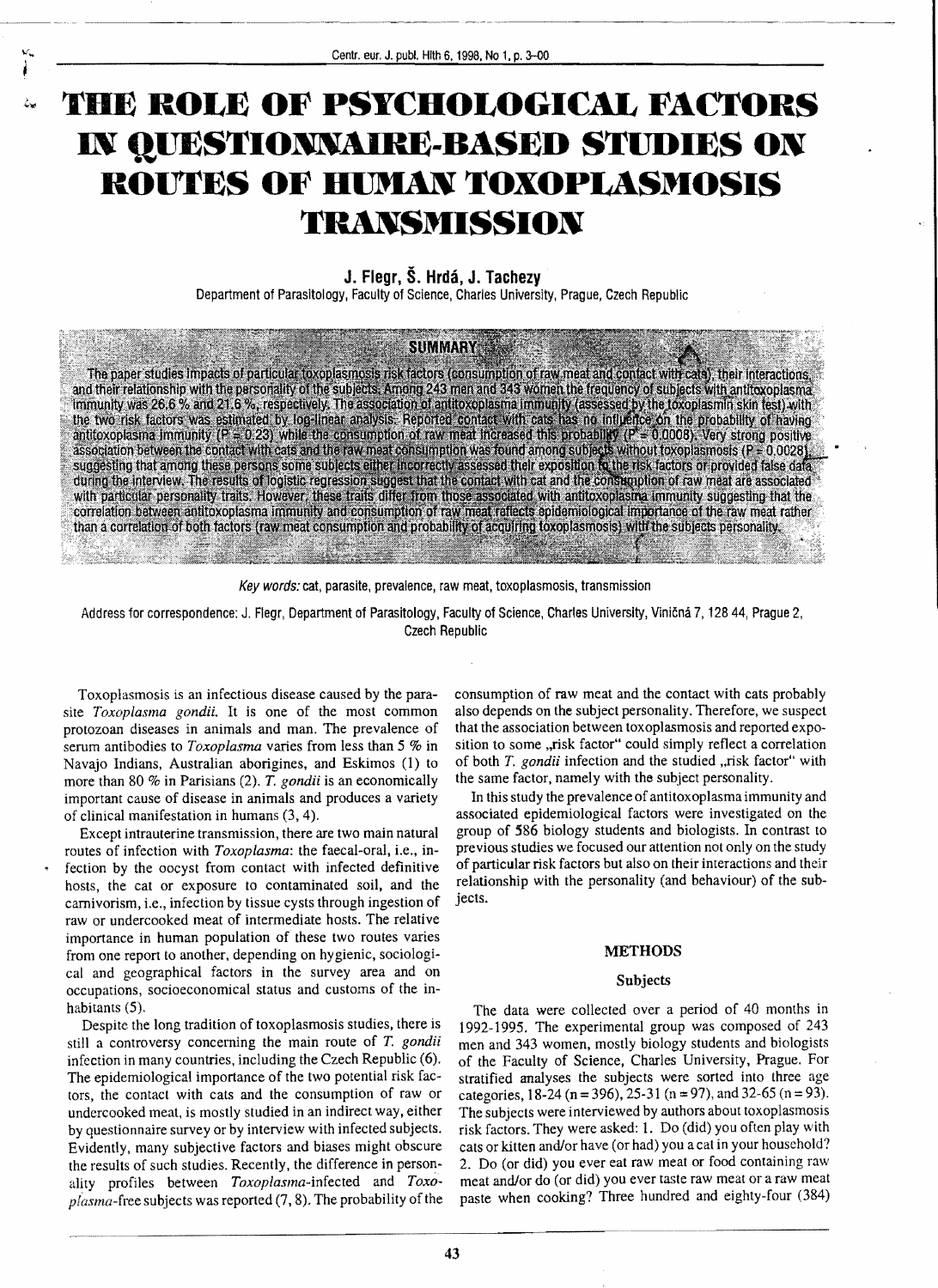subjects gave either positive or negative answer on at least one question. Most of the subjects also completed Cattel\'s personality questionnaire (243 men and 200 women). After the interview and completing the questionnaire the subjects were tested for antitoxoplasma immunity. All subjects gave their informed consent before they were accepted for the study.

#### Immunological Test for Antitoxoplasma Immunity

The antitoxoplasma cellular immunity of experimental subjects was assessed by an intradermal delayed hypersensitivity test (IDHT) (9). This test yields presence/absence data. The assay was performed using toxoplasmin as antigen and sham injection of control antigen (both produced by SEV AC, USOL Prague) as negative control. Positive reactions were of the delayed tuberculin type and were assessed 48 hours after antigen administration. The large-scale use of the skin test in population surveys has shown excellent correlation between the results of this test and the latent T. *gondii* infection (10). Development of the ability to elicit delayed hypersensitivity to *Toxoplasma* antigens in man requires a period of months or even years after initial infection. Therefore, it is practically useless for diagnosis of acute toxoplasmosis. However, the hypersensitivity usually persists for the life of the host so it is the most useful method in the diagnosis of latent infections (10).

#### Personality Tests

Cattell's sixteen factor questionnaire (formA) (11) was used for the characterization of personality. This questionnaire is widely used for personality studies in many countries, including Czech Republic (12, 13). It covers sixteen personality factors (Sizothymia/Affectothymia, Intelligence, Strength of ego, Submissiveness/Dorninance, Desurgency/Surgency, Superego strength, Threctia/Parmia, HarrialPremsia, AlaxialProtension, Praxernial Autia, Naivete/Shrewdness, Guilt proneness, Conservatism/Radicalism, Group dependency, Self sentiment integration, Ergic tension). For each factor the test provides a value on 27-points row scale (which can be transformed for age/sex standardized value on lO-points standardized scale). The main advantage of this traditional. personality test is that it contains only one hundred and eight $\ell'$ seven (187) questions. Therefore, most subjects can complete it within one hour. All subjects (except twenty-two parasitologists) completed their questionnaires before the results of the toxoplasmosis test were known.

#### Statistical Methods

The effects of the risk factors (raw meat consumption and cat contact), confounding variables (gender, age) and their interactions were estimated by log-linear analysis. The correlation between the risk factors and the personality profile was quantified by logistic regression using either cat or raw meat as a dichotomous dependent variable and the raw personality factors and confounding variables (gender and age) as in depended variables. The raw personality factors instead of age-standardized ones were used in statistical analysis to prevent information loss during" the transformation of twenty seven-point raw scales into ten-point age-standardized scales and to avoid an application of general population-based correction factors on the highly "nonstandard" subpopulation of biologists. The EpiInfo 6.01 program was used for a stratified log linear analysis and Statistica<sup> $\circledast$ </sup> program for all other statistical testing.

## RESULTS

# Association of Antitoxoplasma Immunity with Raw Meat Consumption and Cat Contact

Two hundred and forty-three (243) men and three hundred and forty-three (343) women were tested for cellular immunity against *T. gondii.* Among the men and the women frequency of subjects with antitoxoplasma immunity was 26.6 percent and 21.6 percent, respectively. Before the results of immunological tests were known. the subjects completed the Cattell's 16 personality factors questionnaire and answered two questions concerning two potential Toxoplasma-infection risk factors. All men (243) and 200 women completed the questionnaire and 384 subjects gave either positive or negative answer on at least one risk factor-question. According to their answers the subjects were sorted into four groups: cat minus meat minus, cat plus meat minus, cat minus meat plus, and cat plus meat plus. The frequencies of toxoplasma positive (TP) and toxoplasma negative (Tn) subjects (the subjects with and without antitoxoplasma immunity) in each group were calculated (Table la-c). The association of antitoxoplasma immunity with raw meat consumption and cat contact was estimated by log-linear analysis.

The results of simple analysis of  $2 \times 2$  contingency tables showed that the reported contact with cats has either none or only marginal influence on the probability of being toxoplasma positive. Among 215 subjects reporting the contact with a cat, the frequency of toxoplasmosis was 27.0 percent while among 161 subjects without the contact the frequency of antitoxoplasma immunity was 23.6 %. The difference between the two sets was not statistically significant ( $P = 0.23$ ,  $n = 376$ , one tailed test).

On the other hand, the consumption of raw meat significantly increased the probability of being toxoplasmosis positive. Among 172 subjects who reported the consumption of raw meat the frequency of antitoxoplasma immunity was 32.0 % while among the remaining 196 subjects the frequency was only 17.9 % (P = 0.0008, n = 368, one tailed test). The association between the consumption of raw meat and the antitoxoplasma immunity was significant both for men (33.8 % versus 14.6 %, P = 0.010, n = 113, one tailed test) and women (30.8 % versus 18.9 percent,  $P = 0.014$ ,  $n = 255$ , one tailed test).

To reveal possible interactions between the risk factors, the best model for explaining our data was searched for by log-lin

---~.

*Table* 1. *Frequency tables for antitoxopLasma immunity and two risk factors* 

| a                                          |                |                 |
|--------------------------------------------|----------------|-----------------|
| (Men Women)                                | Raw meat minus | Raw meat plus   |
| Toxoplasma negative<br>Toxoplasma positive | 41/120<br>7/28 | 43/74<br>22/33  |
| 1 b                                        |                |                 |
| (Men/Women)                                | Cat minus      | Cat plus        |
| Toxolasma negative<br>Toxoplasma positive  | 35/88<br>13/25 | 51/106<br>21/37 |
| c                                          |                |                 |
| (Toxo negative/positive)                   | Raw meat minus | Raw meat plus   |
| Cat minus<br>Cat plus                      | 82/15<br>76/20 | 38/21<br>75/33  |

*Tables La and Jb show the association of antitoxoplasma immunity with raw meat consumption and contacts with cats, respectively.*  Table 1c shows the association of two T. gondii-infection risk factors. The absolute numbers of the subjects in each subset are given.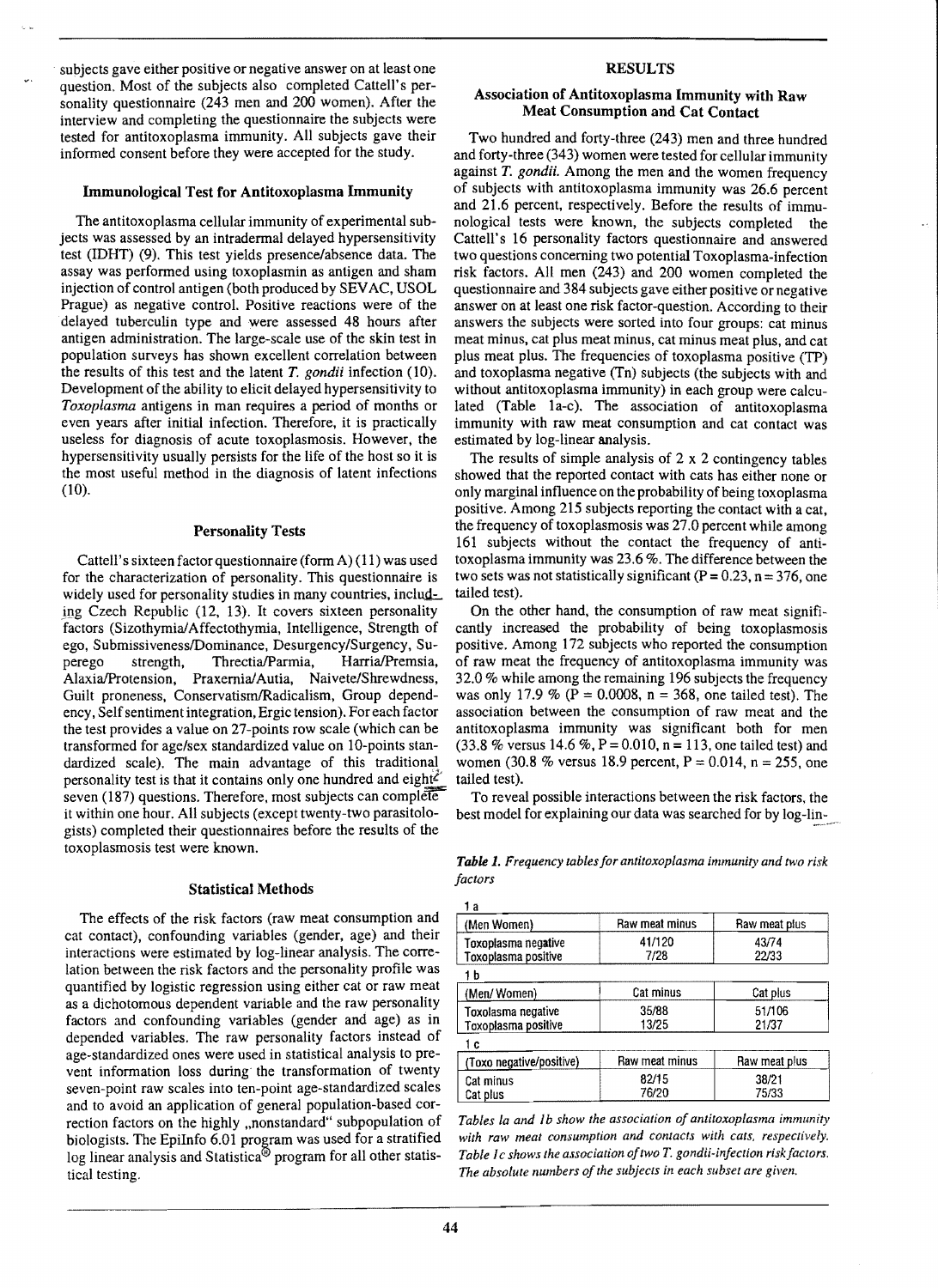Table 2. Association of antitoxoplasma immunity with risk factors and confounding variables

|                     | Const. BO | Gender                  | Age                     | l Cat                   | Meat                    |
|---------------------|-----------|-------------------------|-------------------------|-------------------------|-------------------------|
| Estimate            | $-1.789$  | 0.0817                  | 0.00447                 | 0.0618                  | 0.749                   |
| Odds ratio<br>IC.I. |           | 1.08<br>$(0.63 - 1.87)$ | 1.00<br>$(0.98 - 1.02)$ | 1.06<br>$(0.64 - 1.77)$ | 2.11<br>$(1.27 - 3.51)$ |
| S.E.                | 0.692     | 0.279                   | 0.0122                  | 0.258                   | 0.259                   |
| t(345)              | $-2.588$  | 0.293                   | 0.366                   | 0.239                   | 2.890                   |
| P-level             | 0.0101    | 0.769                   | 0.714                   | 0.811                   | 0.0041                  |

Model: Logistic regression (logit). Dep. var: TOXO [1 - presence ( $n=87$ ) or 0 - absence ( $n=263$ ) antitoxoplas a immunity). Loss: Max likelihood (MS-err, scaled to 1). Final loss: 191.54  $\chi^2$  (4)=9.45 p=0.051. The first line shows the constant B0 and  $\beta$  estimates of the regression function, the second line shows odds ratios (p/1-p), i.e., natural logarithm raised to the power of the  $\beta$  estimates, and the 95% confidence intervals  $(C.1.)$  for odds ratios.

Table 3. Association of consumption of raw meat with antitoxoplasma immunity, contact with cat, gender and age

|                     | Const.BO | Gender                  | Toxo                    | Age                     | Cat                     |
|---------------------|----------|-------------------------|-------------------------|-------------------------|-------------------------|
| Estimate            | $-1.115$ | $-0.529$                | 0.747                   | 0.0224                  | 0.564                   |
| Odds ratio<br>(C.1) |          | 0.59<br>$(0.37 - 0.94)$ | 2.11<br>$(1.27 - 3.50)$ | 1.02<br>$(1.00 - 1.05)$ | 1.76<br>$(1.13 - 2.74)$ |
| S.E.                | 0.669    | 0.243                   | 0.259                   | 0.0115                  | 0.227                   |
| t(345)              | $-1.667$ | $-2.173$                | 2.886                   | 1.947                   | 2.485                   |
| $ p -  $ evel       | 0.0965   | 0.0305                  | 0.00415                 | 0.0524                  | 0.0134                  |

Model: Logistic regression (logit). Dep. var: Meat [0 - raw meat minus (n=186) or 1 - raw meat plus (n=164) subjects]. Loss: Max. likelihood (MS-err. scaled to 1). Final loss: 228.51  $\chi^2$  (4)=26.8 p=0.00002. The first line shows constant B0 and  $\beta$  estimates of the regression function, the second line shows odds ratios  $(p/l-p)$ , i.e., natural logarithm raised to the power of the  $\beta$  estimates, and the 95% confidence intervals for odds ratios.

# ear analysis. The model included following dichotomous factors: gender (1), antitoxoplasma immunity (2), cat (3) and raw meat (4). The best model obtained by standard automatic procedure was 1-4, 2-4, 3-4 ( $\chi^2$  = 3.33, df = 8, P = 0.91). Despite the existence of the difference in prevalence of antitoxoplasma immunity among men and women, the inclusion of the 1-2 interaction (gender specific differences in toxoplasmosis susceptibility) had no effect on the model explanatory power ( $\chi^2$ )  $=$  3.34, df = 7, P = 0.85). It suggests that the difference in prevalence can be explained by interaction 1-4, i.e., by gender specific difference in the consumption of raw meat. Also the inclusion of interaction 2-3 (association of the contact with cats with antitoxoplasma immunity) did not improve the model ( $\chi^2$  $= 3.32$ , df = 7, P = 0.85).

On the other hand the interaction 3-4 (association between the contact with cats and the raw meat consumption) was very important. The model 1-4, 2-4, 3 ( $\chi^2$  = 11.21, df = 9, P = 0.26) was significantly worse ( $\chi^2$  = 7.88, df = 1, P = 0.005) than the model 1-4, 2-4, 3-4. The interaction between the contact with cats and the raw meat consumption can probably explain (in combination with the interaction 2-4, e.g., the correlation of antitoxoplasma immunity with the raw meat consumption) the higher prevalence of subjects with antitoxoplasma immunity among those with the reported contact with cat. Very strong positive association between these two risk factors was found in the TN subset (Table 1c). The frequencies of subjects reporting the contact with a cat were 66.4  $%$  and 48.1  $%$  among 113 raw meat plus and among 158 raw meat minus subjects, respectively ( $P = 0.0028$ ,  $n = 271$ , two tailed test). No association between the cat and the raw meat was observed in TP subset 61.1 % versus 57.1 % ( $P = 0.71$ ,  $n = 89$ , two tailed test) (see Table 1c).

## Influence of Confoundings, Gender and Age, no Meat-**Antitoxoplasma Immunity Interaction**

J

For the estimation of importance of the effects of the main risk factor, the raw meat, and confounding variables (gender, age), we used the logistic regression with either the antitoxoplasma immunity or raw meat consumption as the dependent dichotomous variable. The results (including the estimations of odds ratios) are shown in Table 2 and 3. The effect of the confounding variables was studied also by a stratified log-linear analysis. Mantel-Haenszel weighted odds ratio for meat-antitoxoplasma immunity interaction was 2.16 (95  $%$ confidence interval 1.32-3.52). The result of the test does not suggest that odds ratios differ by age-stratum ( $\chi^2$  = 0.51, P = 0.774). The same conclusions were obtained by the gender-<br>stratified log-linear analysis ( $\chi^2$  = 0.62, P = 0.429).

## **Influence of Human Personality on Reporting a Contact** with Cat or Raw Meat Consumption

The Toxoplasma infection of human subjects is associated with a shift of certain personality factors (Low superego strength and Protension for men, and Affectothymia for women) (7, 8). The probability of reporting a contact with cat  $\oint$ or raw meat consumption can also be influenced by the subjects personality. Therefore, the association between the raw meat consumption and the antitoxoplasma immunity can simply reflect a correlation of both the reporting of raw meat consumption and the T. gondit infection with the subject's personality. To exclude this possibility we measured the personality profiles of 243 men (69 Toxoplasma infected and 174 Toxoplasma free) and 200 women (44 Toxoplasma infected and 156 Toxoplasma free) from our biology students set. The correlation between the personality profiles and two risk fac-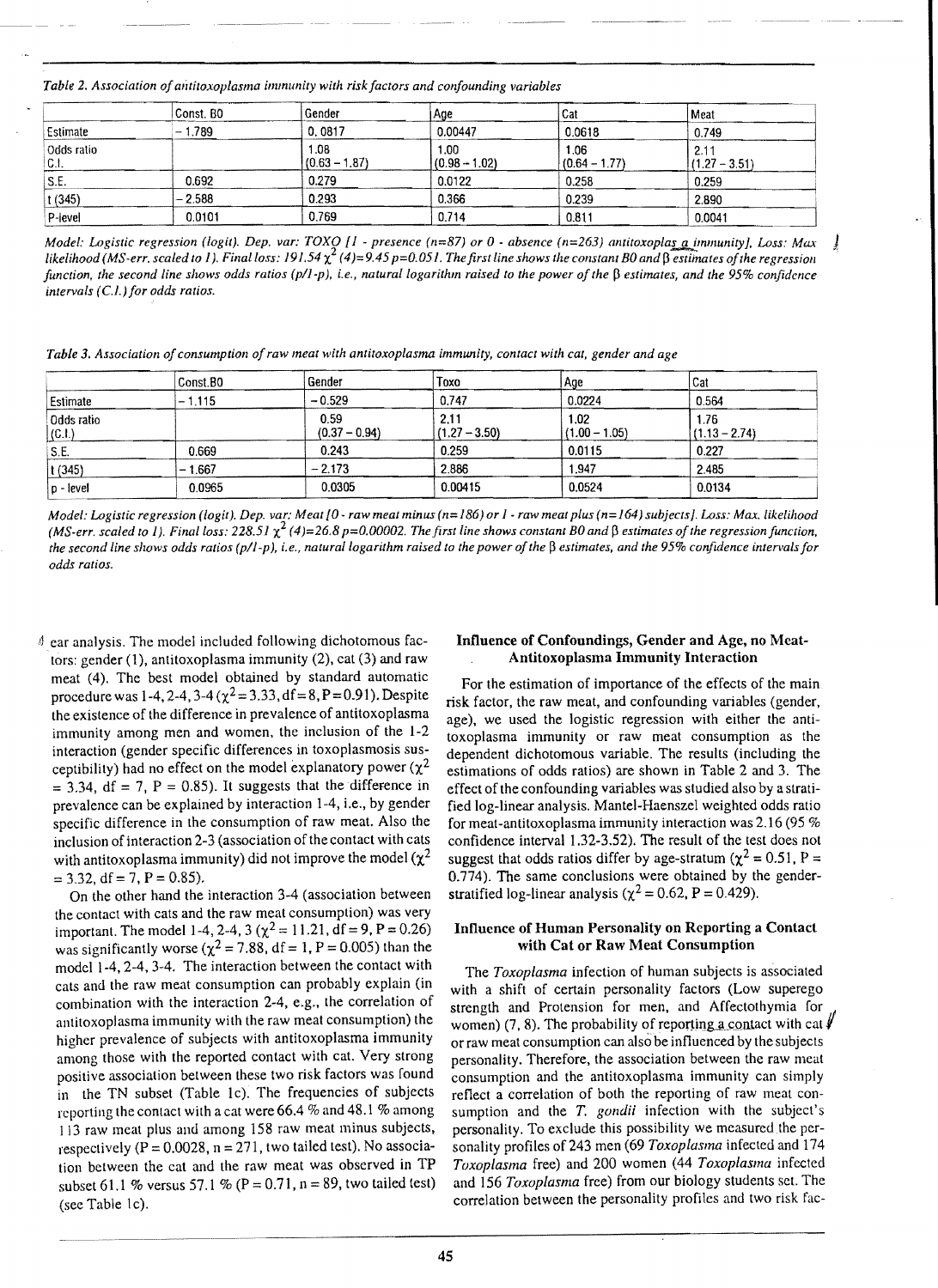| da marconality mrotil                                                                                           |
|-----------------------------------------------------------------------------------------------------------------|
|                                                                                                                 |
|                                                                                                                 |
|                                                                                                                 |
|                                                                                                                 |
|                                                                                                                 |
|                                                                                                                 |
|                                                                                                                 |
|                                                                                                                 |
|                                                                                                                 |
|                                                                                                                 |
|                                                                                                                 |
|                                                                                                                 |
|                                                                                                                 |
|                                                                                                                 |
|                                                                                                                 |
|                                                                                                                 |
|                                                                                                                 |
| vith cat                                                                                                        |
|                                                                                                                 |
|                                                                                                                 |
|                                                                                                                 |
|                                                                                                                 |
|                                                                                                                 |
|                                                                                                                 |
|                                                                                                                 |
|                                                                                                                 |
|                                                                                                                 |
|                                                                                                                 |
|                                                                                                                 |
|                                                                                                                 |
|                                                                                                                 |
|                                                                                                                 |
|                                                                                                                 |
|                                                                                                                 |
| t of the contact                                                                                                |
|                                                                                                                 |
|                                                                                                                 |
| The contract of the contract of the contract of the contract of the contract of the contract of the contract of |
|                                                                                                                 |
|                                                                                                                 |
|                                                                                                                 |
|                                                                                                                 |
|                                                                                                                 |
|                                                                                                                 |
|                                                                                                                 |
|                                                                                                                 |
| )<br>)<br>)                                                                                                     |
|                                                                                                                 |
|                                                                                                                 |
| r<br>A                                                                                                          |
|                                                                                                                 |
|                                                                                                                 |
|                                                                                                                 |
| Table                                                                                                           |
|                                                                                                                 |

| <b>AGE</b>               | 83255888<br>88765888                                                                                                                         |                                 |  |
|--------------------------|----------------------------------------------------------------------------------------------------------------------------------------------|---------------------------------|--|
| g                        |                                                                                                                                              |                                 |  |
| g                        |                                                                                                                                              |                                 |  |
| 8                        | $127$<br>$291$<br>$0.065$<br>$-1.7$<br>$0.084$                                                                                               |                                 |  |
|                          | ង ភូមិ ខេត្ត<br>ដូច ខេត្តខ្ពុំ<br>ក្នុង ខេត្ត                                                                                                |                                 |  |
|                          |                                                                                                                                              |                                 |  |
| z                        | အိုး<br>အိုးချွန်း အိုးချွန်း<br>အိုးချွန်း အိုးချွန်း                                                                                       |                                 |  |
| Z                        | ភ្នួដ ១៩២<br>ភ្នំង ១៩២ ២                                                                                                                     |                                 |  |
| $\overline{\phantom{0}}$ | 4.3888982                                                                                                                                    |                                 |  |
|                          | 014000149<br>01400149<br>01290149                                                                                                            |                                 |  |
|                          | 007<br>007 50886<br>007 60886                                                                                                                |                                 |  |
|                          | <b>46 588234</b><br>96 5882<br>990 09                                                                                                        |                                 |  |
|                          | n 3 5 8 9 9 8<br>1 9 9 9 9 9 9<br>1 9 9 9 9 9                                                                                                |                                 |  |
|                          |                                                                                                                                              |                                 |  |
|                          | ១<br>ភូមិ ភូមិ ភូមិ<br>ភូមិ ភូមិ ភូមិ                                                                                                        |                                 |  |
|                          | ឌ ទុ មិន ខ្លួន<br>តូ ទី ខ្លួន ខ្លួន                                                                                                          |                                 |  |
|                          | 41<br>9388423<br>9000000                                                                                                                     |                                 |  |
| onst.BC                  | $\begin{array}{c}\n\text{Mean 1} \\ \text{estimate} \\ \text{S.E.} \\ \text{I(178)} \\ \text{I(178)} \\ \text{p}-level\n\end{array}$<br>lean | អន្លី<br>កូនីក្នុង<br>កូនីក្នុង |  |

Model: Logistic regression (logit), Dep. var: Cat [0 - cat minus (n=69) or 1 - cat plus (n=127) subjects). Loss: Max-likelihood (MS-err. scaled to 1). Final loss: 114.1  $\chi^2$  (17)=26.11 p=0.073. The third line shows constant B0 and beta estimates of the regression function. The first and second line show arithmetic mean of raw personality factors for subject with and without contact with cat, respectively. List of personality factors: A - Sizothymia/Affectothymia, B - Intelligence, C - Strength of ego, E - Submissiveness/Dominance, F - Desurgency/Surgency, G - Superego strength, H - Threctia/Parmia, I -Harria/Premsia, L - Alaxia/Protension, M - Praxernia/Autia, N - Naivete/Shrewdness, O - Ginereratism/Radicalism, Q2 - Group dependency, Q3 - Self sentiment integration, Q4 Ergic tension)

Table 5. Correlation of the reported consumption of raw meat with personality profile

| <u>AGE</u>    | ន្ត<br>ន្តន្ត្រី<br>ន្តទី០០សី                 |  |                                                                                                                                                                                |  |
|---------------|-----------------------------------------------|--|--------------------------------------------------------------------------------------------------------------------------------------------------------------------------------|--|
| $\mathbf{z} $ |                                               |  |                                                                                                                                                                                |  |
| ឌូ            |                                               |  |                                                                                                                                                                                |  |
| ຮ             |                                               |  |                                                                                                                                                                                |  |
| ā             | ក្ក<br>ក្នុងខ្លួនធ្វើ<br>ក្នុងខ្លួនធ្វើ       |  |                                                                                                                                                                                |  |
|               | 01485<br>01485042<br>010404                   |  |                                                                                                                                                                                |  |
|               | ನಿ ತಿದ್ದಿ ಕಾರಿ<br>ಜಿ ತಿದ್ದಿ ಕಾರಿ<br>ಜಿ ಪ್ರಧ ರ |  |                                                                                                                                                                                |  |
|               |                                               |  | ដូង ១៩៥<br>ដូង ១៩៥ ១<br>ដូង ១ ១                                                                                                                                                |  |
|               | ဗို – ၁၉၆၁<br>ဗို – ၁၉၆၁<br>ဗို – ၁၉          |  |                                                                                                                                                                                |  |
|               | ភូមិ ១១<br>ការក្នុង ១១<br>ក្នុង ១១            |  |                                                                                                                                                                                |  |
| x             | 0.78888888                                    |  |                                                                                                                                                                                |  |
|               |                                               |  |                                                                                                                                                                                |  |
|               | <b>H2ggg23</b>                                |  |                                                                                                                                                                                |  |
|               | ភូមិទទួល<br>កូនីទូនី                          |  |                                                                                                                                                                                |  |
|               | ១១៩៦<br>ភូមិទី១១<br>ភូមិទី១                   |  |                                                                                                                                                                                |  |
|               | —<br>နစ္သမင္မစ္မွန္<br>အခုခုခုခံ              |  |                                                                                                                                                                                |  |
|               | ខ្លួ<br>ភូមិក្លួច ។<br>ត្តូត្តិក្នុង          |  |                                                                                                                                                                                |  |
| onst.BC       |                                               |  | <u>៙</u> ឨ៰ឨ<br>កុម្មក្នុង<br>$\begin{array}{c}\n\hline\n\text{fem 1} \\ \hline\n\text{simat} \\ \text{f(176)} \\ \hline\n\text{L} \\ \hline\n\text{L} \\ \hline\n\end{array}$ |  |

The third line shows constant B0 and B estimates of the regression function. The first and second line show arithmetic mean of raw personality factors for subject with and without reported consumption

Model: Logistic regression (logit). Dep. var: Meat [0 - raw meat minus (n=98) or 1 - raw meat plus (n=96) subjects). Loss: Max-likelihood (MS-err. scaled to 1). Final loss: 120.7 x2 (17)=27.54 p=0.051.

tors (cat and raw meat) was estimated by logistic regression using contact with cat or raw meat consumption as the dependent dichotomous variable and 16 raw personality factors and age as the continuous independent variables (Table 4 and 5). It is evident, that both the contact with cat and the consumption of raw meat are associated with particular personality traits. However, these traits differ from those associated with antitoxoplasma immunity.

# **DISCUSSION**

Our results suggest that in the Czech Republic the important risk factor for acquiring *T. gondii* infection is eating or tasting raw meat. On the other hand the contact with cat seems to play either none or only a minor role.

Raw meat containing *T. gondii* tissue cysts is known to be an important source of infection (14, 15). Its importance varies from one area to another, depending on eating habits.

In comparison with similar studies from others countries, our results showed a very tight association between the consumption of raw meat and the antitoxoplasma immunity. This can be partially explained by the fact that our question covered both the eating and the tasting of raw meat. Many housewives have probably the habit of tasting raw meat such as a paste from chopped port for meat balls. during cooking. They might forget to report this habit when asked about the consumption of raw meat.

The absence of correlation between raw meat and the *T. gondii* infection was reported in several previous studies (16-19). These negative results, however, must be interpreted with a caution. The prevalence of tissue cysts in meat of different animals extremely varies. The highest prevalence is usually reported in sheep  $(9-13 \%)$ , the lowest in cattle  $(0-10\%)$  and hens  $(0.3\%)$   $(20)$ . Eating of hamburgers or other meals from raw or undercooked beef probably represents only minor risk of inquiring toxoplasmosis.

Our results indicate that the strength of the association between raw meat and toxoplasmosis might in fact be even higher then suggested by basic statistical analysis of contingency tables. The strong association between the contact with a cat and the raw meat consumption that exists in the TN subset suggests that the results of questionnaire studies might be obscured by subjects who intentionally or unintentionally provided incorrect information during the interview. The surplus of double-plus subjects (the ones that gave positive answer about cat and raw meat) in the TN subset suggests that some subjects either a priori believe to be at higher risk of infection or believe that the investigator will be pleased by obtaining positive answers to his questions. Such subjects will answer both questions positively. It is indicative that the association between the cat and the raw meat does not exist in the TP subset. Most of the members of this subset probably correctly reported the consumption of raw meat (otherwise they would not enter TP subset), On the other hand, most subjects reporting consumption of

of raw meat, respectively. For the list of personality factors see the Table 4.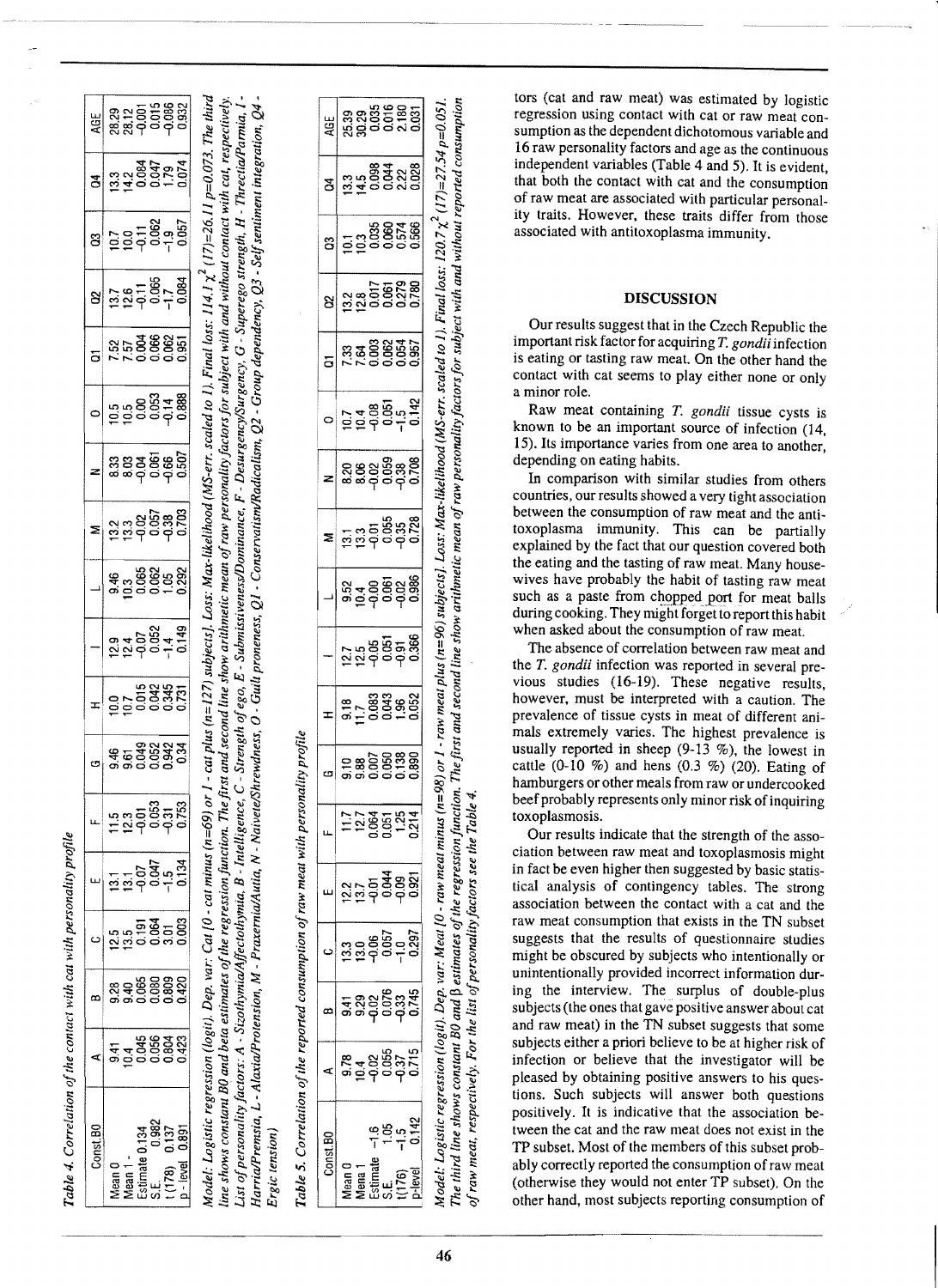raw meat in the TN subset probably provided incorrect information (otherwise they would enter TP subset) and many of them probably also provided incorrect information reporting the contact with a cat. If we could eliminate these subjects from TN subset the strength of the association between consuming raw meat and the antitoxoplasma immunity would even increase.

According to our results. contact with cats did not affect the probability of being toxoplasma infected. It has already been pointed out by many authors that the role of cat in  $T$ . gondii life cycle should not be confused with its role in direct transmission of human toxoplasmosis (21). Absence of an association between the contact with cat and the antitoxoplasma immunity is in. a good agreement with results of many but not all (17-19, 22, 23) previous studies. Authors mostly found no or low association between toxoplasmosis and the contact with cats (15, 16, 24-26). Sometimes a modest increase of prevalence of toxoplasmosis was observed among breeders of pedigree cats (24). This increase is usually interpreted as the results of handling ofraw offal (27). The increased prevalence among cat owners can be also explained by the facts that the ownership of a cat may be associated not only with the handling raw meat but also with the ownership of other animals. Several studies showed a dramatic increase of toxoplasmosis prevalence among rabbits owners (28, 29). It can be also argued that if cats were important vectors, one would expect to see an increased incidence of disease among children and the elderly. Toxoplasmosis, however. is largely a disease of young adult (30).

Our finding of strong correlation between the reported contact with cat or raw consumption and the personality profile suggests that the subjective factors play an important role in questionnaire-based epidemiological studies. (It cannot be excluded, that the cat owners or the raw meat eaters really have different personality profiles than the general population.) It can be only recommended that in epidemiological studies more objective questions like "When did you play with a cat last time?" or "Did you eat a raw meat during past month (past year)?" should be substituted for the subjective questions like "Do you often play with a cat?" or ,Do you often eat raw meat?". Even then the results can be obscured by subjects who provide an incorrect information during the interview. Publishing of questions and of whole frequency tables in papers is necessary in order to make possible the evaluation of impact of these effects. In our file of 30 questionnaire-based epidemiological papers on toxoplasmosis only one provided the frequency tables (31) and two presented the concrete questions given to the probandi (25, 32).

It is known that personality profiles of people with latent toxoplasmosis differ from those of non-infected population (7, 8). Our present results indicate that subjective interpretation of reality influences a character of the person's answers in an interview. It might be speculated that the correlation between the consumption of raw meat and the toxoplasmosis may reflect only a fact that both the probability reporting the consumption of raw meat and the probability of acquiring the toxoplasmosis depend on the same factor, namely on the personality profile of the subject. Our present results, namely the absence of correlation between the reported consumption of raw meat and the personality factors influenced by latent toxoplasmosis, however, suggest that this explanation is probably incorrect. At the same time, the existence of highly significant correlation between contact with cat and raw meat

consumption could explain the reported positive association between toxoplasmosis and the cat ownership.

## Acknowledgement

We thank Dr. J. Kulda and Dr. 1. Hrdy for help with collecting the experimental data. This research was supported by Grant Agency of Czech Republic grant *206195/0638.* 

#### REFERENCES

- 1. Feldman, H. A., Miller, L. T.: Serological study of toxoplasmosis prevalence. Amer. J. Hyg. 64, 1956, 320-335.
- 2. Desmonts, G., Couvreur, J.: Congenital toxoplasmosis. A prospective study of 378 pregnancies. N. Engl. J. Med. 290, 1974, 1110-1116.
- 3. Sever, J. L., Ellenberg, J. H., Ley, A. C., Madden, D. L., Fucilio, D. A., Tzan, N. R., Edmonds, M.: Toxoplasmosis\_ Maternal and pediatric findings in  $23000$  pregnancies. Pediatrics 82, 1988, 181-192.
- 4. Roberts, T., Murrell, K. D., Marks, S.: Economic losses caused by foodborne parasitic diseases. Parasitol. Today 10, 1994, 419-423.
- 5. Zuber, P. L., Jacquier, P., Hohlfeld, P., Walker, A. M.: Toxoplasma infection among pregnant women in Switzerland: A cross-sectional evaluation ofregional and age· specific lifetime average annual incidence. Amer. J. Epidemiol. 141. 1995.659-666.
- 6. Hejlicek, K., Literak, I., Chalupa, B.: Incidence of *Toxoplasma gondii* antibodies in blood donnors in 1980·1990. Cs. Epidem. 42. 1993, 135· 140. (In Czech.)
- 7. Flegr, J., Hrdy, I.: Influence of chronic toxoplasmosis on some human personality factors. Folia parasitol. 41, 1994, 122-126.
- 8. Flegr, J., Zitková, S., Kodym, P., Frynta, D.: Induction of changes in | human behaviour bYlhe parasitic protozoan *Toxoplasma gondii.* Parasi· tology 113, 1996,49·54.
- 9. Feldman, H. A.: Laboratory methods in current use for the study of toxoplasmosis. Lausanne Bibliotheca Ophthalmology 39, 1954, 1·11.
- 10. Frenkel, J. K.: Dermal hypersensitivity to Toxoplasma antigens (Toxoplasmins). Proc. Soc. exp. Biol. Med 68, 1948, 634-639.  $\left\{\right\}$
- 11. Cattell, R. B.: Handbook for the sixteen personality factors questionnaire (I6PF), Institute for Personality and Ability Testing, Champain. 1970. ISO.
- 12. Christiansen, N. D., Goffin, R. D., Johnson, N. G., Rotbstei, M. G.: Correcting the 16PF for faking-effects on criterion validity and individual hiring decision. Person. Psychol. 47, 1994, 847-860.
- 13. Grossman, L. S., Craig, R. J.: Comparison of MCMI-II and 16PF validity scales rate. J. Pers. Assess. 64, 1995,384·389.
- 14. Stagno, S., Thiermann, E.: Acquisition of toxoplasma infection by children in a developing country. Bull. Wid Hlth Org. 49, 1973.627-631.
- 15. Konishi, E., Takahaski, J.: Some epidemiological aspects of Toxoplasma infections in a population of farmers in Japan. Int. 1. Epidemiol. 16, 1987,277-281.
- 16. Huldt, G., Lagercrantz, R., Sheehe, P. R.: On the epidemiology of human toxoplasmosis in Scandinavia especially in children. Acta paediat. ! Scand. 68, 1979, 745-749.
- 17. Barbier, D., Ancelle, T., Martin-Bouyer, G.: Seroepidemiological survey of toxoplasmosis in Le Guadeloupe, French West Indies. Amer. 1. trop. Med. Hyg. 32, 1983, 935-942.
- 18. Frenkel, J. K., Ruiz, A.: Human toxoplasmosis and cat contact in Costa Rica. Amer. J. trop. Med. Hyg. 29, 1980, 1167-1180. /
- 19. Frenkel, J. K., Hassanein, K. M., Hassanein, R. S., Brown, E., Thulliez, P., Quinteronunez, R.: Transmission of *Toxoplasmagondii* in Panama City, Panama: A five-year prospective cohort study of children. cats, rodents, birds, and soil. Amer. J. trop. Med. Hyg. 53, 1995, 458-468. *i* I
- 20. Beattie, C. P.: The ecology of toxoplasmosis. Ecol. Dis. 1, 1982, 13-20.
- 21. Hendy-Ibbs, P.M.: Aetiology of human toxoplasmosis. Brit. med. J. 287. 1983, 1467.
- 22. Etheredge, G. D., Frenkel, J. K.: Human Toxoplasma infection in Kuna and Embera children in the Bayano and San Bias. eastern Panama. Amer. . J. tmp. Med. Hyg. 53, 1995,448·457.
- 23. Jindřichová, J., Kramářová, K., Rosický, B., Jíra, J., Šimko, A.: The cat as a possible source of toxoplasma infection for rnen. Folia parasitol. 22, 1976, 309-315.
- 24. Ulmane, I., Leinikki, P.: The role of pet cats in the seroepidemiology of toxoplasmosis. Scand. J. infect. Dis. 7, 1975, 67-71.